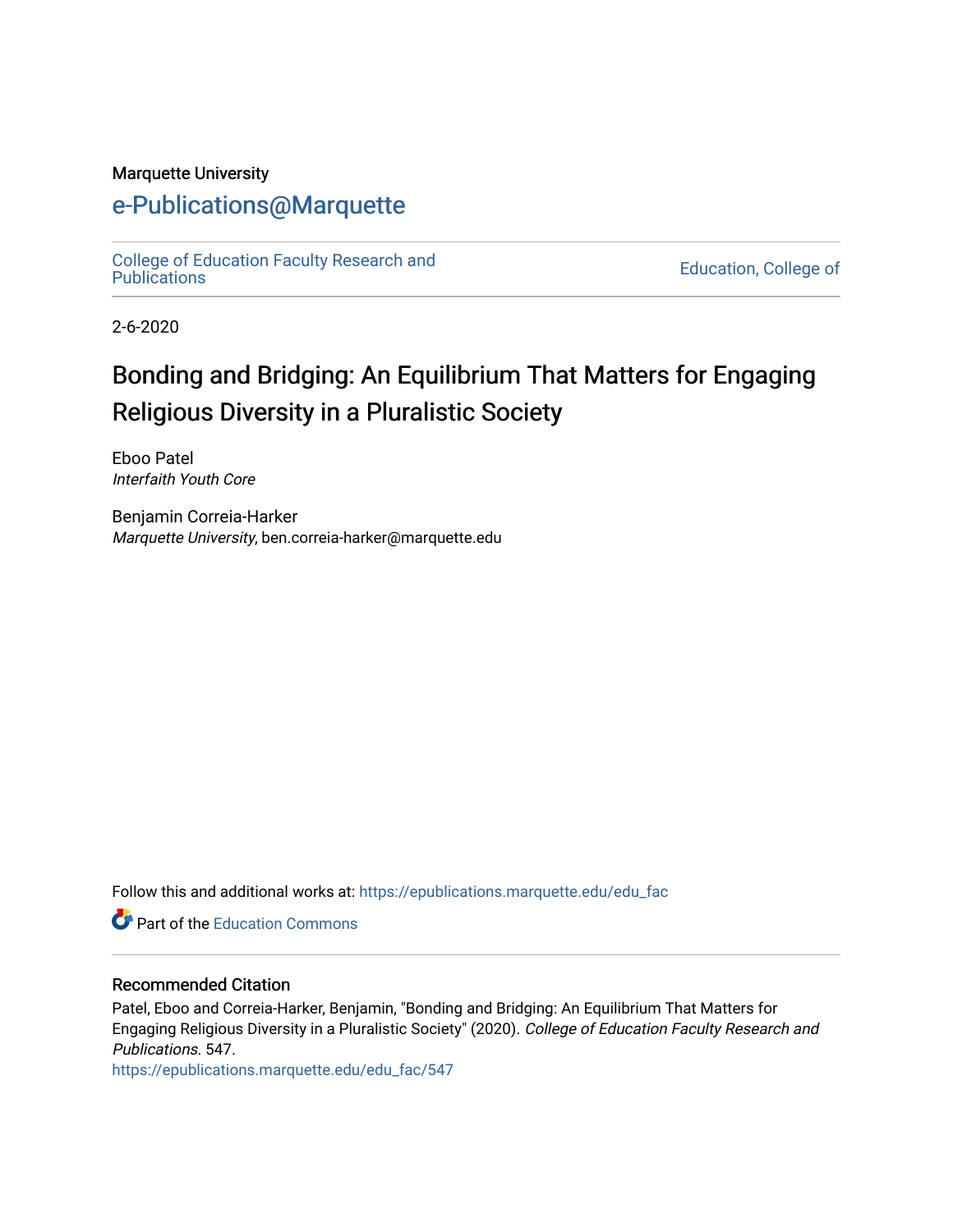

Journal of College & Character **VOLUME 21, No. 1, 2020** 

## Bonding and Bridging: An Equilibrium That Matters for Engaging Religious Diversity in a Pluralistic Society

Eboo Patel, Interfaith Youth Core<sup>®</sup> Benjamin P. Correia-Harker, Interfaith Youth Core

#### ABSTRACT

To effectively lead with our religiously diverse national and global communities, colleges and universities must engage practices and conditions that promote student interfaith learning and development. Recent research highlights seemingly divergent factors that both play significant roles to help prepare students for productive engagement across lines of religious and worldview difference. In this article, the authors explore why providing collegiate experiences that offer both spaces and opportunities for students to bond with others of like worldviews as well as bridge relationships across worldviews are important to civic health. They also discuss ways campus educators might incorporate these experiences and highlight a narrative that illustrates the importance of interfaith leadership and development.

Greg Damhorst grew up in a Midwest, middle-class suburb as a devout Evangelical Christian. His church happened to be directly adjacent to his diverse high school, so some church members came up with an idea to use the church's location to proselytize to the high school students—the church parking lot was a convenient location for school parking. Congregants figured they could restrict access to the church parking lot only to the students who expressed interest in getting to know Jesus. So each morning, a group of church members blocked off the entrance, providing accessto some and turning away those who were not willing to consider Christianity astheir faith.

As a believer and member of the church, Greg would regularly use the parking lot when going to school. Often, Greg would think of one of his Hindu friends, knowing that this friend would not be able to use the parking lot. He began to question if this action was the right way to invite others to his faith. If someone was open to learning about Jesus, they got the benefit of the parking lot, but if someone already had strong convictions in another belief system, then they were turned away. Greg began to question, would people express interest in Jesus just to get into the parking lot? Would students see this as a coercive tool by the church rather than an invitation to know Christ?

Eboo Patel [\(eboo@ifyc.org](mailto:eboo@ifyc.org)) is founder and president of Interfaith Youth Core and author of Acts of Faith, Sacred Ground, Interfaith Leadership, and Out of Many Faiths.

b Benjamin P. Correia-Harker ([ben@ifyc.org](mailto:ben@ifyc.org)) is director of assessment and research at Interfaith Youth Core and an Interfaith Diversity Experiences and Attitudes Longitudinal Survey (IDEALS) team member.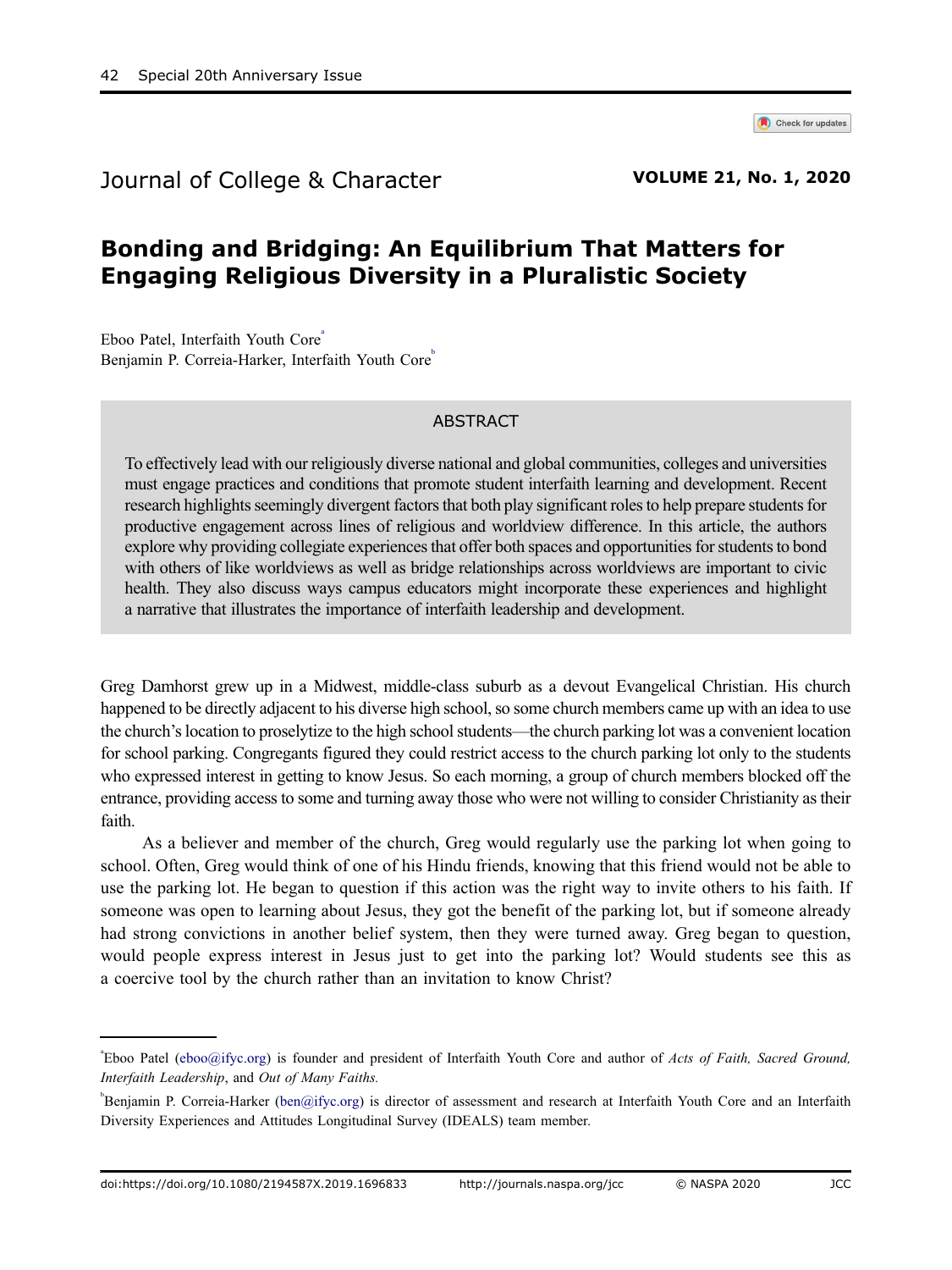Greg was a committed Christian and believed that Jesus was the only way to God, and yet something about this idea for proselytization did not sit well with him. He wanted to follow Jesus's example and be in right relationship with all of his neighbors, including those of other beliefs. For Greg, being in right relationship meant respecting others and understanding the need for cooperation across difference.

Upon entering college at the University of Illinois, Greg found the opportunity to deepen into his Evangelical faith and to continue to engage with people from different religious and spiritual worldviews. He joined both an Evangelical Christian association and a student group called Interfaith in Action, which brought students from different faith backgrounds together to talk about the disagreements and the commonalities across their traditions. In this way, Greg had a space that supported his own identity and a space that facilitated challenging yet productive encounters with people of different religious and spiritual worldviews.

<span id="page-2-1"></span>In recent decades, growing numbers of citizens with different religious and secular beliefs, domestic incidents, such as 9/11, that surfaced conversations about religion in civic spaces, and an interconnected global society have challenged the view that religion should be relegated to the margins of campus life. Increasingly, educators understand the importance of attending to students' religious and secular identities, and proactively educating for interfaith literacy and leadership (Jacobsen & Jacobsen, [2012;](#page-7-0) Patel, [2018\)](#page-7-1). After all, campuses are microcosms of our religiously diverse society, and students regularly encounter everything from various religious celebrations to hate incidents against specific religious groups to conflicts between values of different religious and secular communities. Educators can either allow such encounters to develop into mistrust and division, or they can skillfully guide students to see these interactions as opportunities to develop appreciation of others and bridge-building. To do the latter well, educators need to understand what contextual factors and practices help students develop toward these pluralistic ends.

The purpose of this article is to help educators create campus environments that nurture leaders like Greg Damhorst. In the next section, we will describe the Interfaith Diversity Experiences & Attitudes Longitudinal Survey (IDEALS), a major survey of religious diversity in higher education. We will then highlight key findings of the survey, namely, the importance of both provocative encounters with worldview diversity and supportive spaces for spiritual expression. These are precisely the factors that played a key role in Greg Damhorst's development at the University of Illinois.

#### IDEALS Overview

<span id="page-2-0"></span>The IDEALS project is a collaboration between North Carolina State University, the Ohio State University, and Interfaith Youth Core (IFYC), a nonprofit organization who partners with higher education institutions to promote interfaith cooperation and where the coauthors of this article work. Initiated in 2015, IDEALS tracks a cohort of students through their collegiate career and aims to better understand the climate factors, interfaith experiences, and pedagogical practices that influence student learning toward a range of pluralistic outcomes. The research design is based on Astin's [\(1991](#page-7-2)) inputs–environments– outcomes model in that the researchers captured student background information and perceptions related to key outcomes coming into college, curricular and cocurricular engagement as well as campus climate perceptions during college, and outcomes measurements again after four years of college. Thus, surveys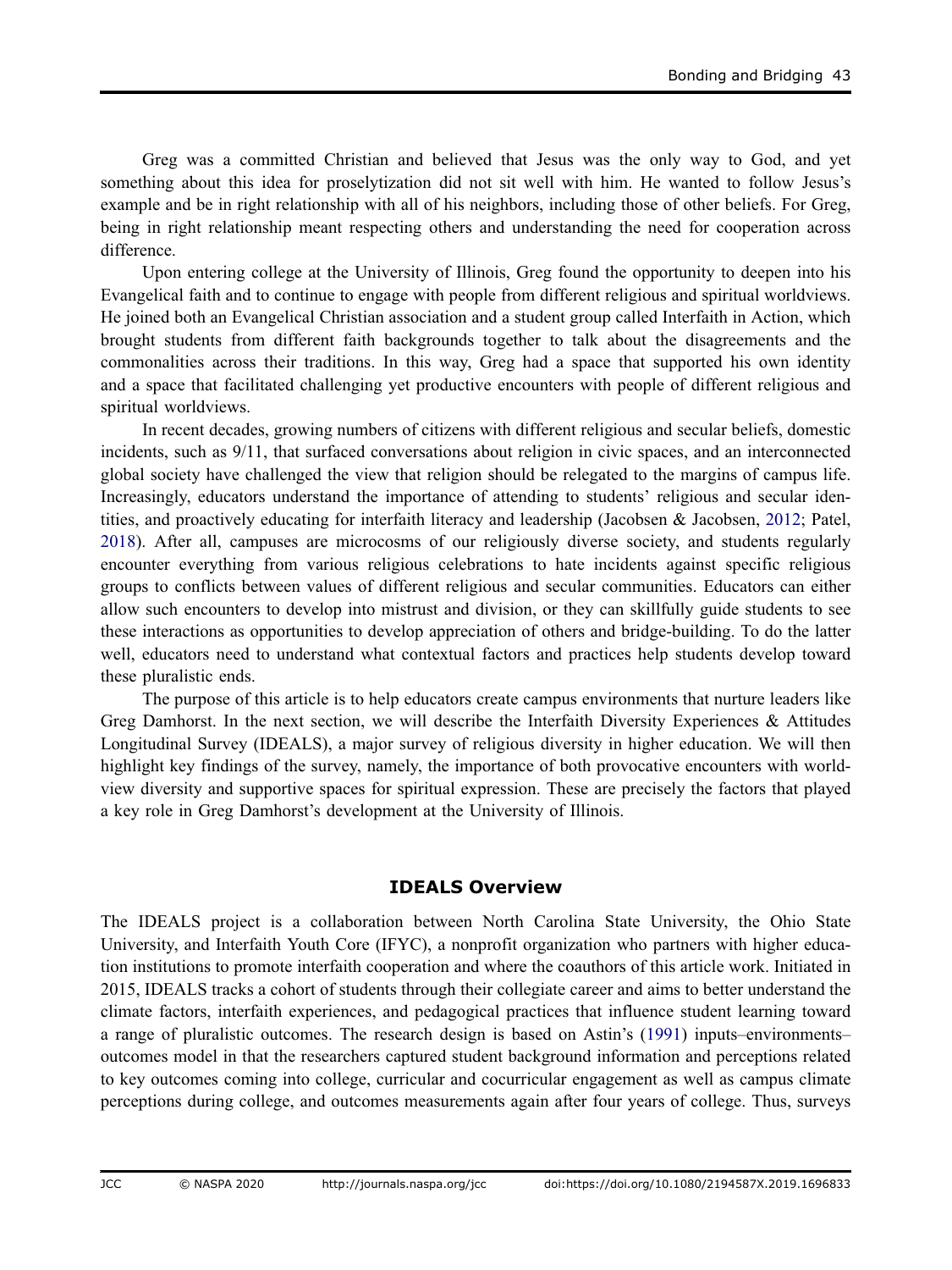were administered to students entering college, after their first year, and after the fourth year of college. For this article, we use data and analyses related to the first and second survey administrations.

<span id="page-3-0"></span>IDEALS measures several interfaith learning and development outcomes that are necessary for productive civic engagement in our religiously diverse society: self-authored worldview commitment, pluralism orientation, appreciative knowledge, and appreciative attitudes toward others. Self-authored worldview commitment relates to students' degree of devotion to their own worldview (i.e., a guiding life philosophy that is based on a religious tradition, spiritual orientation, nonreligious perspective, or some combination of these; Mayhew et al., [2016](#page-7-3)). Infused with principles from Baxter Magolda's [\(2008](#page-7-4)) selfauthorship concept, self-authored worldview commitment accounts for students' awareness of other belief systems and intentional decision to commit to their own. Pluralism orientation is a multifaceted construct based on Eck's [\(2001](#page-7-5)) conception that includes an understanding of commonalities and differences between worldview, goodwill toward others of different worldviews, and a willingness to be in relationship with others of different worldview while maintaining a commitment to their own worldviews.

<span id="page-3-4"></span><span id="page-3-1"></span>The last two outcomes of appreciative knowledge and appreciative attitudes toward others stem from the interfaith triangle, which is based on social science research by Putnam and Campbell ([2010\)](#page-7-6). The interfaith triangle theory posits that three interconnected factors influence the degree to which one develops an overall pluralistic orientation and, in turn, engages in interfaith cooperation: close relationships, appreciative attitudes, and appreciative knowledge (Patel, [2012\)](#page-7-7). Close relationships are friendships with folks of other religious traditions or belief systems; appreciative attitudes represent a positive regard one has toward other religious and secular groups; and appreciative knowledge is familiarity with information about other traditions that supports a positive mind-set toward that group (Patel, [2012\)](#page-7-7). These three aspects are mutually reinforcing force, so as one develops relationships, attitudes, or knowledge with or about other religious or secular individuals or traditions, then levels of the other aspects increase as well (Patel, [2012\)](#page-7-7).

<span id="page-3-3"></span>Thus, IDEALS captures these three interfaith triangle components with appreciative attitudes and appreciative knowledge being key outcome variables. Appreciative knowledge is represented by students' awareness of practices, beliefs, or figures related to a range of religious and secular traditions. As for appreciative attitudes, students responded to items pertaining to seven specific religious and secular groups (i.e., atheists, Buddhists, Evangelical Christians, Hindus, Jews, Muslims, and members of the Church of Jesus Christ of Latter-day Saints). For each group, students indicated the degree to which they thought people in each group contributed positively to society and were ethical people as well as to what degree the students felt they had something in common with and had a positive regard toward each group.

<span id="page-3-6"></span><span id="page-3-5"></span><span id="page-3-2"></span>Although the IDEALS research team is in the nascent stages of the project, findings from students' first year of college point to important conditions and practices that seem to promote interfaith learning and development. The research team has published three reports that document behaviors and perceptions related to worldview diversity for incoming college students (Mayhew et al., [2016\)](#page-7-3), overarching trends on student development associated with religious pluralism (Rockenbach et al., [2017\)](#page-7-8), and specific practices that can spark growth in key outcomes (Rockenbach et al., [2018\)](#page-7-9). From the latter two reports, IDEALS reveals promising trends, one of which is significant jumps in appreciative attitudes toward various worldview groups (Rockenbach et al., [2017](#page-7-8)). When exploring what factors contribute to these increases, two particularly potent variables surfaced: space for support and spiritual expression and provocative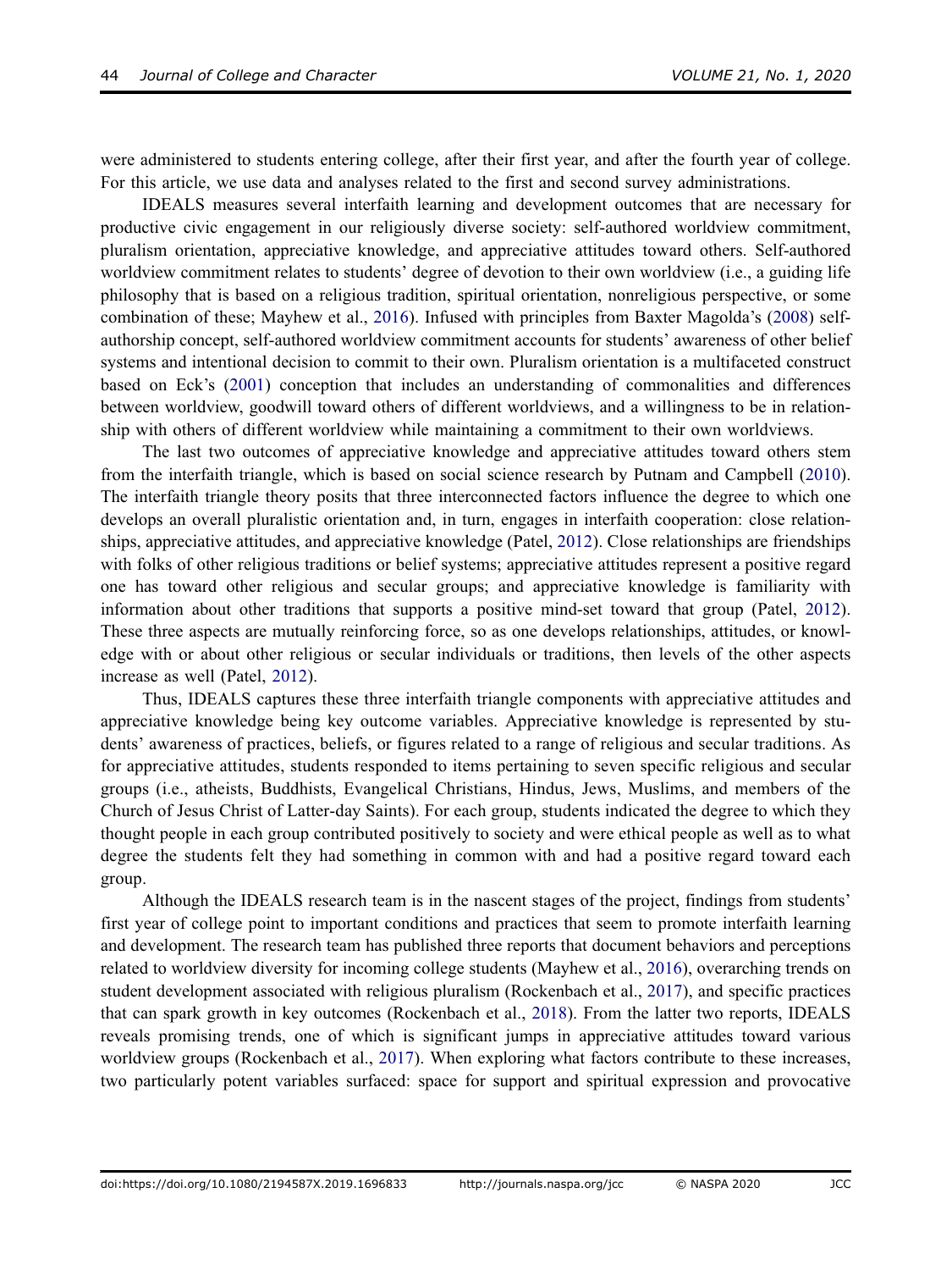encounters with worldview diversity. It is on these two factors that we will focus, determining how we can make meaning of ways to best support student development toward positive civic engagement.

#### Provocative Encounters With Worldview Diversity

As one might expect, students who more frequently engaged in provocative encounters with worldview diversity also showed greater growth in interfaith learning outcomes during their first year of college (Rockenbach et al., [2018](#page-7-9)). Provocative encounters with worldview diversity are situations that disrupt how one typically understands the world; they are exchanges in which students realize new insights about others or themselves that do not fit with current ways they make meaning of particular religious or secular groups. The cognitive dissonance created requires students to either downplay new information, alter some of their conceptions, or completely dismantle and rebuild ways they think about various religious/ nonreligious groups and identities (Festinger, [1957\)](#page-7-10). Provocative encounters spark the latter two cases and result in more complex and nuanced ways of thinking about other religious and secular communities.

<span id="page-4-1"></span>Students who frequently engage in provocative encounters often report higher rates of growth in overall appreciative attitudes toward distinct groups in the first year of college; additionally, students who frequently have these challenging exchanges also tend to develop a deeper commitment to their own worldviews after their first year (Rockenbach et al., [2018\)](#page-7-9). In essence, provocative encounters with worldview diversity seem to foster both advances in inter-group perceptions that till fertile ground for bridging with other worldviews and intra-personal mind-sets that inspire deeper understanding of religious and secular identities.

<span id="page-4-0"></span>Educators can create provocative experiences through different curricular and cocurricular endeavors on campus. Provocative encounters can take place in the classroom when students engage in quality conversations about values or social issues related to course content, or meaningful conversations can surface from well-crafted discussion prompts at a coffeehouse or dinner program. Educators can manifest provocative experiences by attending to three issues: learning motivation by priming students to expect their perceptions of the world to be disrupted (and that that is ok); *comprehension* by assuring that content or encounters are accessible and developmentally appropriate; and *metacognitive engagement* by requiring students to reflect on the ways they think about the world (Dole  $\&$  Sinatra, [1998\)](#page-7-11). When educators incorporate these practices into programs on worldview diversity, they can create optimal conditions for student learning.

## Space for Support and Spiritual Expression

When exploring factors that seem to have the greatest impact on key interfaith learning outcomes, space for support and spiritual expression also surfaced as a valuable collegiate environmental factor (Rockenbach et al., [2017\)](#page-7-8). Space for support and spiritual expression represents the degree to which students feel free to express their worldview identity in curricular and cocurricular spaces and perceive that faculty and staff accommodate their worldview holidays and observances. In their first year of college, students who viewed the campus as supportive of their worldview expression, no matter their religious or secular beliefs, tended to develop higher appreciative attitudes toward other worldview groups and a higher pluralistic orientations (Rockenbach et al., [2017\)](#page-7-8). When looking at particular aspects of this concept, all four items that compose the space for support and spiritual expression scale were top 10 predictors for both outcomes (Rockenbach et al.,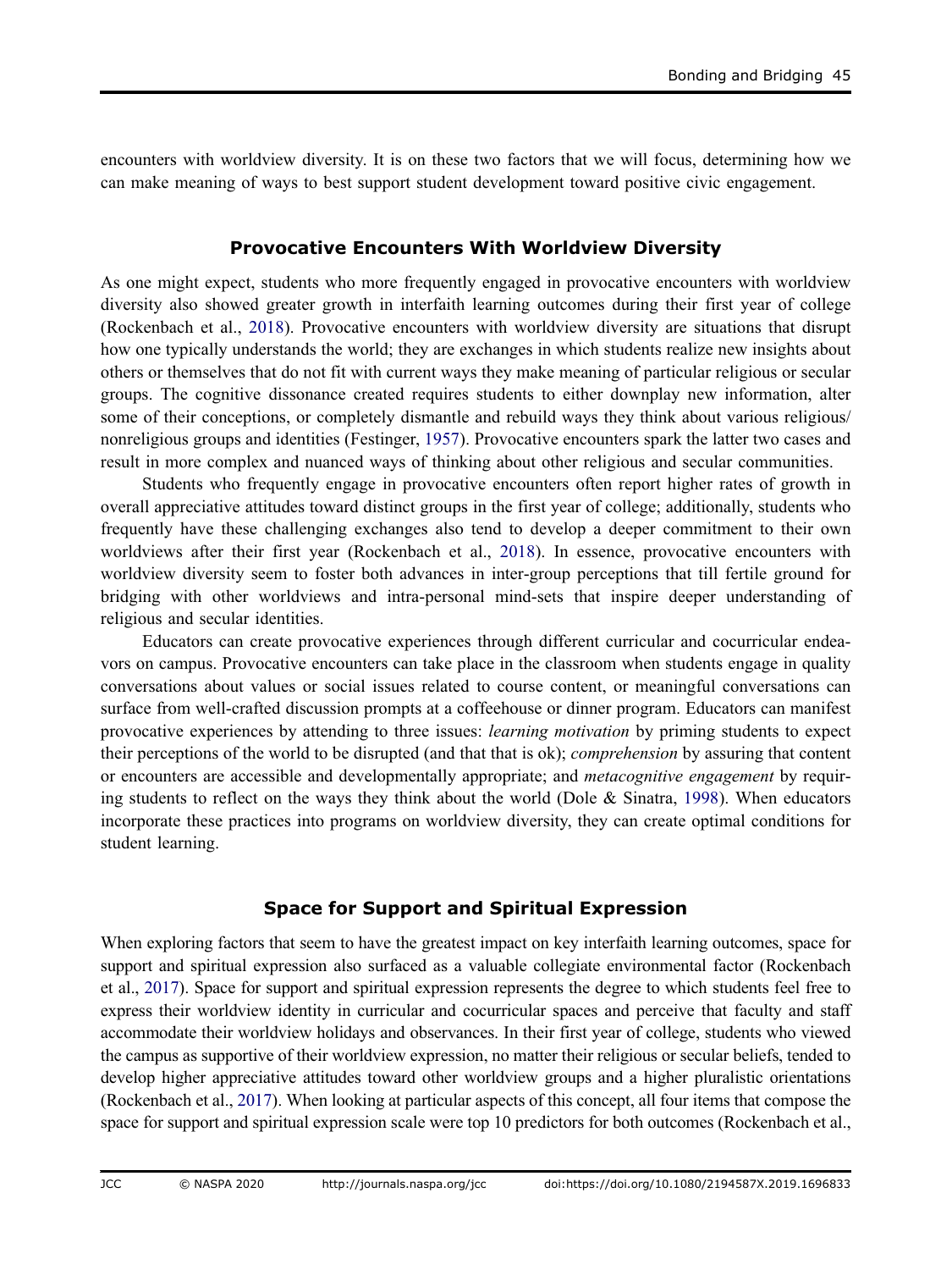[2018](#page-7-9)). Thus, each distinct component supporting worldview expression matters, one aspect of which is offering a place or group for specific religious or secular communities to bond just as Greg had with the Evangelical Christian association. Educators should focus on providing and advertising religious accommodations, assuring students of different worldviews have distinct places on campus where they can express their identities (e.g., student groups, places of worship), and cultivating curricular and cocurricular spaces that are supportive of worldview expression.

This may seem counterintuitive to some in that space for support and spiritual expression is not about engaging worldview difference; instead it focuses on students' living out their own belief systems on campus. However, as students feel assured in their own religious and secular identities, they may be more willing to step outside of their comfort zone and seek understanding across difference. Contact and interaction with people who are different from oneself can be anxiety-inducing, and yet many political philosophers argue that a key quality of citizens who live in a diverse democracy is the ability to constructively engage with reasonable disagreement (Stout, [2005\)](#page-7-12).

<span id="page-5-2"></span>Students may feel insecure about how to appropriately engage or how to navigate conversations in which students may disagree with the other person. Sometimes disagreement across lines of difference may not feel threatening, and other times, constructively engaging with others who hold antagonistic or theologically exclusive beliefs may feel deeply challenging. Here too, the expectation of "reasonable disagreement" may include viewpoints which fundamentally diverge and conflict with one's own. This type of disagreement is important to learn to navigate as a civic skill, while maintaining a fundamental expectation that respect for identity and humanization of the other is at the heart of the exchange. When students are supported in their worldviews, they may feel centred within their identities, providing them with the courage to immerse themselves in unfamiliar experiences and open themselves up to thoughts and ideas that deviate from their own. Space for support and spiritual expression may foster developmental processes that enable students to make connections with and develop a positive general regard toward others.

<span id="page-5-1"></span>Providing this type of support and space on college campuses can range from policies and physical accommodations to networks or communities who represent different worldview constituents. According to a recent inventory of interfaith practices at colleges and universities, approximately 98% of campuses reported they provide some form of accommodations for students' worldview expression (Interfaith Youth Core [IFYC], [2017\)](#page-7-13). This is promising! College and universities are paying attention to accessible dining and reasonable housing accommodations for students of distinct worldviews as well as supporting space needs and student groups that serve distinct religious and secular communities. Unfortunately, the types of accommodations that institutions provide for different worldviews vary, with some worldviews receiving less support. Only 5% of campuses said they had a space for an intentionally secular community (IFYC, [2017\)](#page-7-14). At one religiously affiliated institution, students struggled to receive approval to form a secular student group on campus. Furthermore, less than a quarter of the campuses reported having procedures to regularly review and update accommodation policies for ever-changing student populations (IFYC, [2017\)](#page-7-14). With space for support and spiritual expression being a critical factor for interfaith learning and development, educators have room to grow to meet a diverse range of student worldview needs.

#### Finding an Equilibrium

<span id="page-5-0"></span>What is interesting about the two factors discussed is that space for support and spiritual expression and provocative encounters with worldview diversity may seem to be at odds with each other. Educators may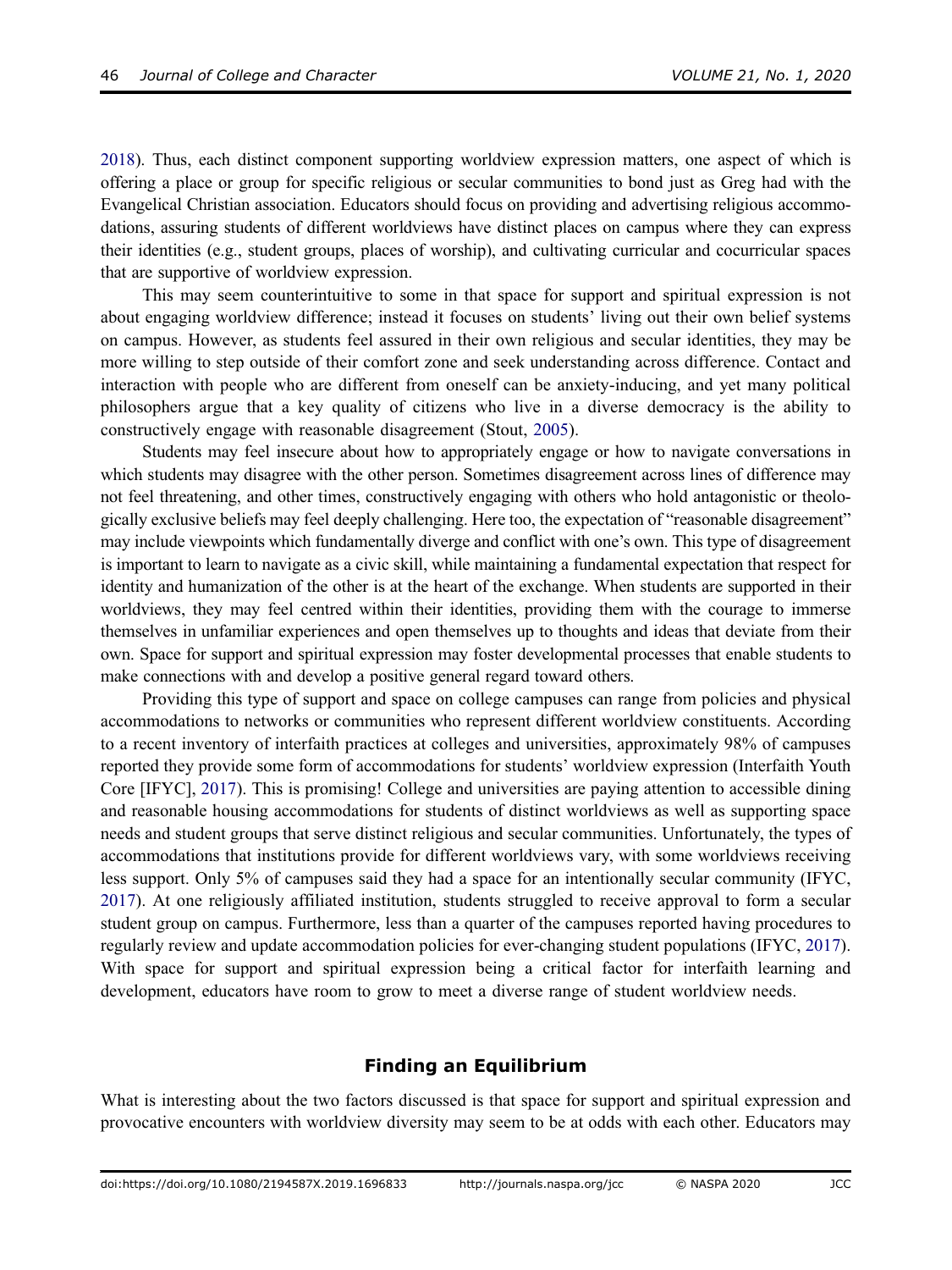feel tension as to how successfully attend to both factors on their campuses. Providing a supportive environment for students to express their worldviews means carving out time and space for students to be in community with those who share their belief systems, while provocative encounters require educators to orchestrate conditions and places for students to productively engage across different groups. Campuses must seek out an appropriate balance of resources and time for these two practices to provide students with an optimal environment for interfaith learning. Traversing diverse perspectives by balancing tensions is paralleled in other conceptual frameworks that explore living in diverse civic spaces. Putnam (2000) differentiated forms of social capital (i.e., strong levels of interpersonal trust within extensive networks) into bridging and bonding capital, both of which are necessary in a diverse civic space. Bonding capital is formed within groups whereas bridging capital is built between groups. Whereas bonding provides strong social supports that help individuals cope with life experiences, bridging is theorized to build generalized trust in a broader community (Marshall & Stolle, 2004; Putnam, 2000). This trust is needed to maintain and strengthen the fabric of a pluralistic society. As students are supported to express their worldviews as part of religious or secular communities and challenged to interact in meaningful ways across worldview communities, they fortify the campus community and learn how to effectively balance both for life as engaged citizens.

## Conclusion

We opened this article with the story of Greg Damhorst, and how his experience at the University of Illinois was crucial to his development as a person and his experience as a student. The campus environment at the University of Illinois had groups that both supported Greg's Evangelical Christian identity (i.e., space for support and spiritual expression) and facilitated meaningful engagement with students from different faith backgrounds (i.e., provocative encounters with worldview diversity). We want to end with a story that highlights how the balance of these bonding and bridging opportunities was not only crucial for Greg's own personal development but also nurtured exceptional interfaith leadership skills.

Based in part on his experiences in his Evangelical Christian group, Greg helped the leaders of Interfaith in Action organize an annual "Day of Interfaith Service." Interfaith in Action leaders, including Greg, set up volunteer sites, recruited participants from different student religious groups, organized them into religiously diverse groups, and facilitated small group discussions about the shared value of service across faiths.

Involvement remained modest for several years, but the network of relationships that Interfaith in Action cultivated were increasingly impressive. Directors of local social service agencies came to respect Greg and his colleagues and rely on the annual volunteer day. Leaders of various religious student organizations encouraged their members to participate in the days of service, resulting in markedly lower tension between religious communities across the campus. Personally, Greg felt fulfilled. The model of discussing shared values like mercy and compassion with people of different traditions and applying those values in interfaith service projects, allowed him to speak openly about his Christian inspiration while also listening respectfully to others.

In January of 2010, a catastrophic earthquake hit Haiti, killing tens of thousands of people and leaving a million homeless. Greg and the executive committee of Interfaith in Action (which included a Catholic, a Buddhist, a Hindu, and a Humanist) quickly organized. They found the most practical way